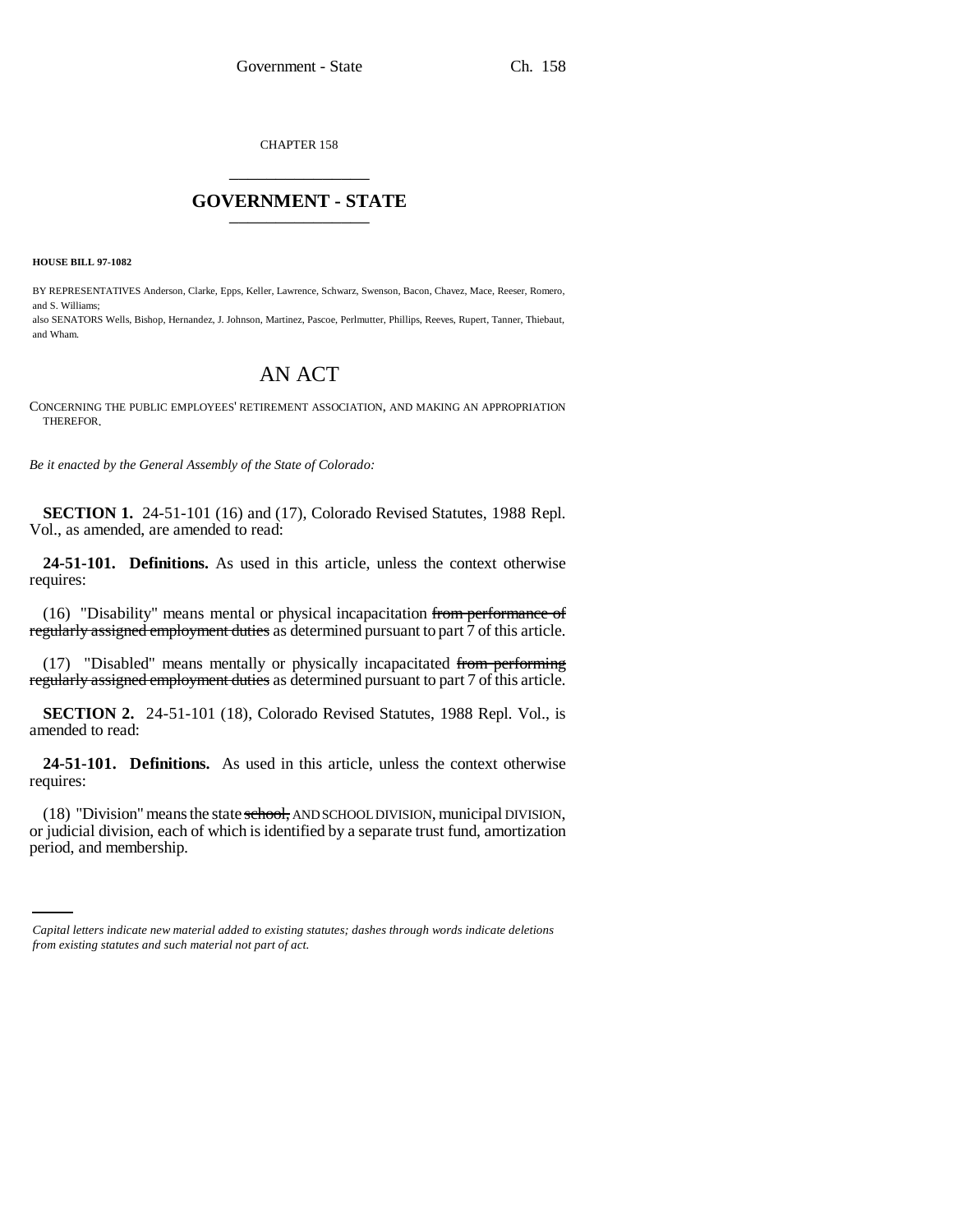**SECTION 3.** 24-51-101 (25) (a), Colorado Revised Statutes, 1988 Rep. Vol., as amended, is amended BY THE ADDITION OF A NEW SUBPARAGRAPH to read:

**24-51-101. Definitions.** As used in this article, unless the context otherwise requires:

(25) (a) "Highest average salary" means:

(IV) NOTWITHSTANDING ANY OTHER PROVISION OF THIS PARAGRAPH (a) TO THE CONTRARY, FOR MEMBERS OF THE JUDICIAL DIVISION RETIRING ON OR AFTER JULY 1, 1997, ONE-TWELFTH OF THE HIGHEST ANNUAL SALARY UPON WHICH CONTRIBUTIONS WERE PAID FOR TWELVE CONSECUTIVE MONTHS.

**SECTION 4.** 24-51-101 (38), Colorado Revised Statutes, 1988 Repl. Vol., is repealed as follows:

**24-51-101. Definitions.** As used in this article, unless the context otherwise requires:

(38) "Regularly assigned employment duties" means those duties which the member was required to perform as a regular part of the position in which the member was last employed for which the employer's required probationary period was completed.

**SECTION 5.** 24-51-201 (2), Colorado Revised Statutes, 1988 Repl. Vol., is amended to read:

**24-51-201. Public employees' retirement association - creation.** (2) The public employees' retirement association, created pursuant to the provisions of subsection (1) of this section, shall consist of the following divisions:

- (a) The state AND SCHOOL division;
- (b) The school division:
- (c) The municipal division; and
- (d) The judicial division.

**SECTION 6.** 24-51-203 (1), Colorado Revised Statutes, 1988 Repl. Vol., is amended to read:

**24-51-203. Board - composition and election.** (1) The board shall consist of the following trustees: The state auditor and the state treasurer; four members of the state division WHO ARE EMPLOYEES OF EMPLOYERS DESIGNATED AS STATE EMPLOYERS BY RULE OF THE BOARD AND WHO ARE elected by the members of that division THE STATE AND SCHOOL DIVISION EMPLOYED BY EMPLOYERS SO DESIGNATED AS STATE EMPLOYERS, at least one of whom shall be an employee of a state institution of higher education and at least one of whom shall not be an employee of a state institution of higher education; five members of the school division WHO ARE EMPLOYEES OF EMPLOYERS DESIGNATED AS SCHOOL EMPLOYERS BY RULE OF THE BOARD AND WHO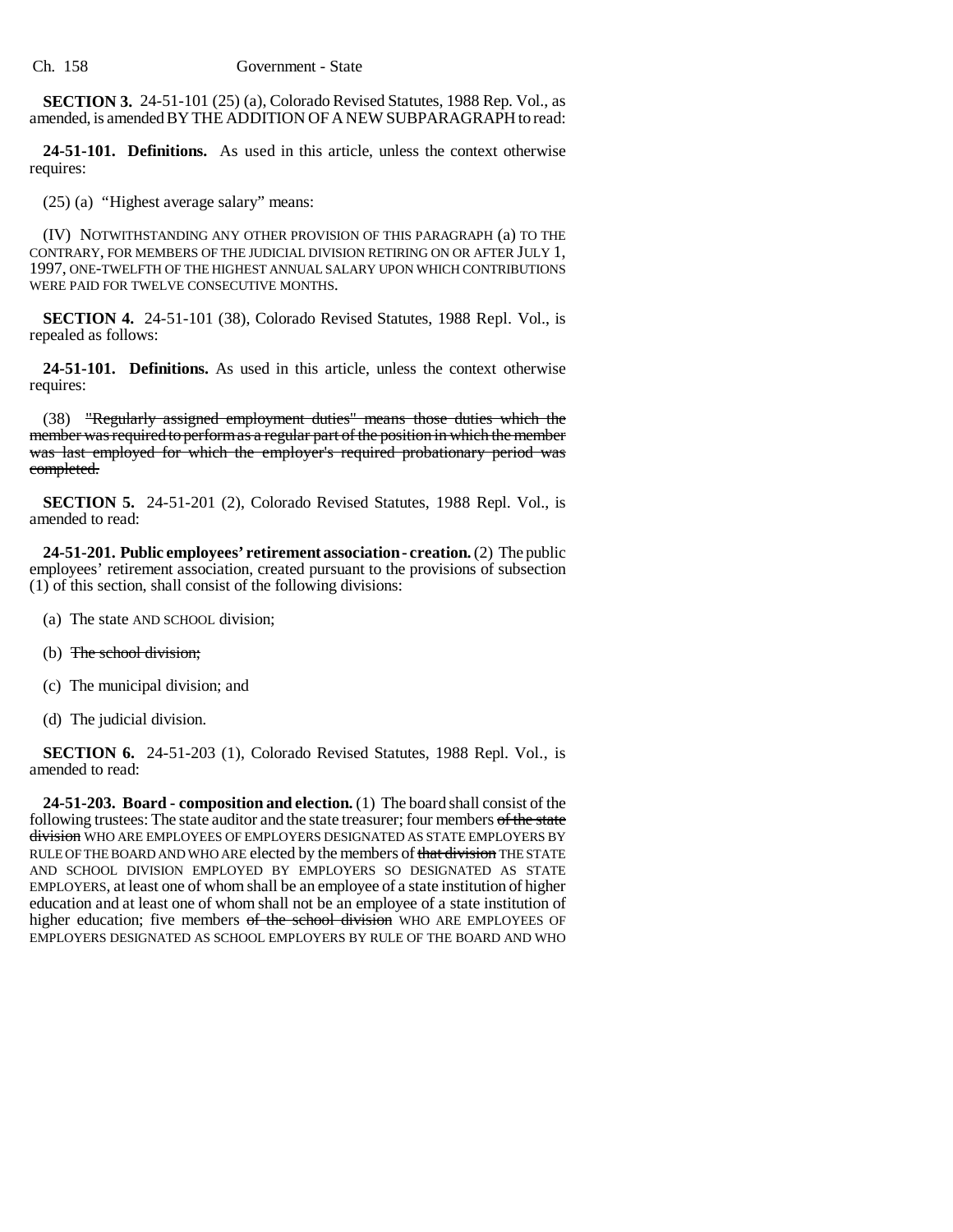Government - State Ch. 158

ARE elected by the members of that division THE STATE AND SCHOOL DIVISION EMPLOYED BY EMPLOYERS SO DESIGNATED AS SCHOOL EMPLOYERS; two members of the municipal division elected by the members of that division; one member of the judicial division elected by the members of that division; and two retirees, one of whom shall be elected by those members who have retired from the state, municipal or DIVISION, THE judicial division, OR FROM THE STATE AND SCHOOL DIVISION WHOSE EMPLOYER WAS A STATE EMPLOYER AS DESIGNATED BY RULE OF THE BOARD and one of whom shall be elected by those members who have retired from the school, THE municipal DIVISION, or THE judicial division, OR THE STATE AND SCHOOL DIVISION WHOSE EMPLOYER WAS A SCHOOL EMPLOYER AS DESIGNATED BY RULE OF THE BOARD; except that such BOTH retiree trustees cannot have retired from the same MUNICIPAL division OR THE JUDICIAL DIVISION OR, IF RETIRED FROM THE STATE AND SCHOOL DIVISION, BOTH RETIREE TRUSTEES CANNOT HAVE RETIRED FROM THE SAME CATEGORY OF EMPLOYER.

**SECTION 7.** 24-51-208 (1) (a) and (1) (b) and the introductory portion to 24-51-208 (2), Colorado Revised Statutes, 1988 Repl. Vol., are amended to read:

**24-51-208. Allocation of moneys.** (1) The moneys of the association shall be divided into several trust funds, including, but not limited to:

(a) The state AND SCHOOL division trust fund, which consists of contributions, payments, and interest paid by members and employers of the state AND SCHOOL division, in addition to a proportional share of investment income earned thereon;

(b) The school division trust fund, which consists of contributions, payments, and interest paid by members and employers of the school division, in addition to a proportional share of investment income earned thereon;

(2) Within each of the state school, AND SCHOOL DIVISION, municipal DIVISION, and judicial division trust funds, the following reserves shall exist:

**SECTION 8.** 24-51-211, Colorado Revised Statutes, 1988 Repl. Vol., is amended to read:

**24-51-211. Amortization of liabilities.** An amortization period for each of the state school, AND SCHOOL DIVISION, municipal DIVISION, and judicial division trust funds shall be calculated separately. A maximum amortization period of sixty years shall be deemed actuarially sound. Upon recommendation of the board, and with the advice of the actuary, the employer or member contribution rates for the plan may be adjusted by the general assembly when indicated by actuarial experience.

**SECTION 9.** 24-51-305 (2), Colorado Revised Statutes, 1988 Repl. Vol., as amended, is amended to read:

**24-51-305. District attorneys.** (2) On behalf of a district attorney, the state of Colorado shall contribute eighty percent of the employer contributions and the county shall contribute twenty percent of the employer contributions based on the rate for the state AND SCHOOL division set forth in section 24-51-401 (1.7). One hundred percent of member contributions shall be paid from the salary of such district attorney.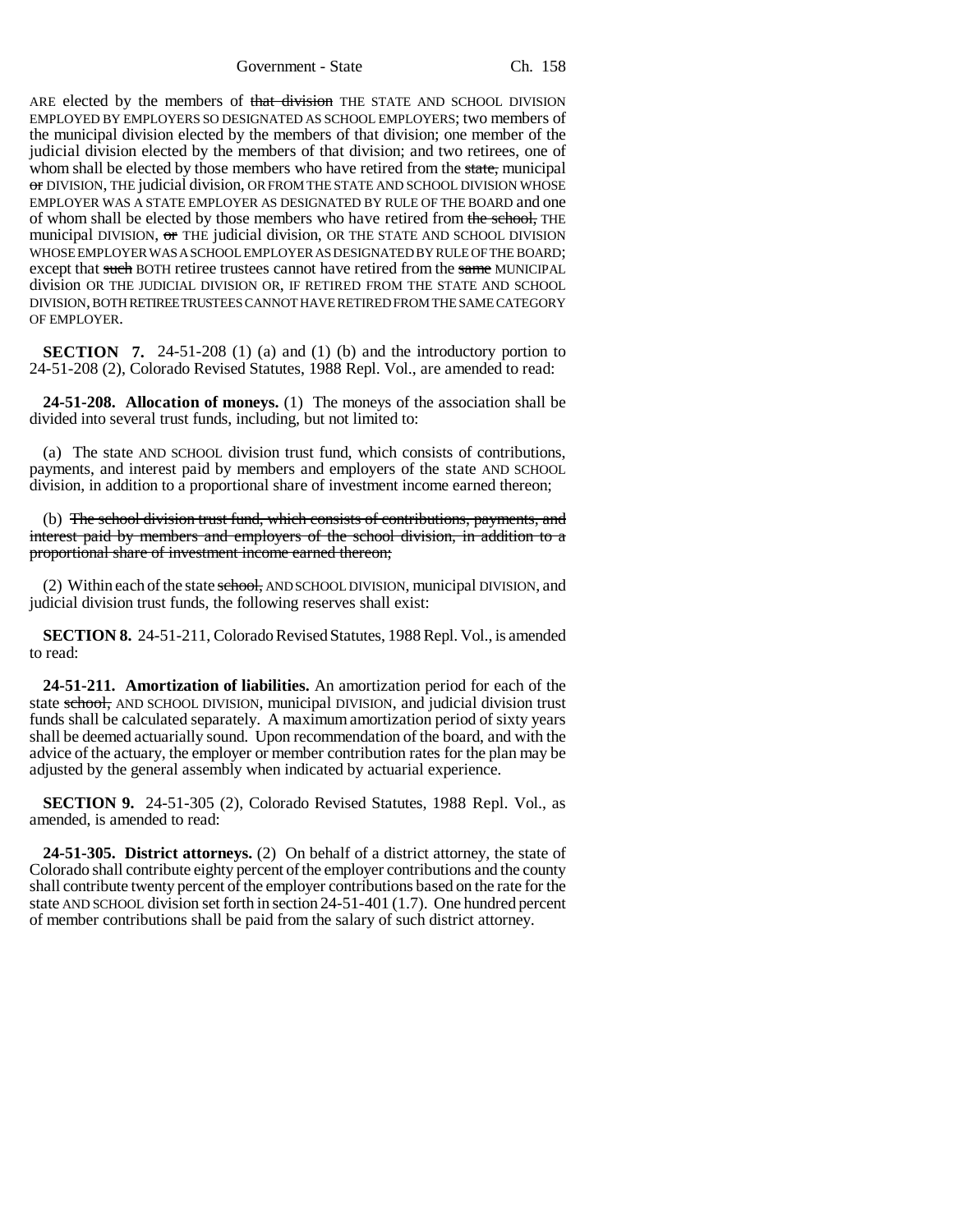**SECTION 10.** 24-51-401 (1.7), (2), and (3), Colorado Revised Statutes, 1988 Repl. Vol., as amended, are amended to read:

**24-51-401. Employer and member contributions.** (1.7) Effective July 1, 1993, the employer EMPLOYERS DESIGNATED AS STATE EMPLOYERS BY RULE OF THE BOARD shall forward to the association by the tenth calendar day of each month a monthly contribution report and the full amount of employer and member contributions. EMPLOYERS DESIGNATED AS SCHOOL EMPLOYERS BY RULE OF THE BOARD AND MUNICIPAL DIVISION EMPLOYERS SHALL FORWARD TO THE ASSOCIATION, BY THE DATE ESTABLISHED BY RULE OF THE BOARD, A MONTHLY CONTRIBUTION REPORT AND THE FULL AMOUNT OF EMPLOYER AND MEMBER CONTRIBUTIONS. Except as provided in subsection (7) of this section, such contributions shall be based upon the rates for the appropriate division as set forth in the following table multiplied by the total gross salary paid to members for the preceding month:

# **TABLE A CONTRIBUTION RATES**

| <b>Division</b>            | <b>Membership</b>     | <b>Employer</b><br>Rate | Member<br>Rate |
|----------------------------|-----------------------|-------------------------|----------------|
| State AND<br><b>SCHOOL</b> | All Members           | $11.6\%$ 11.5%          | 8.0%           |
|                            | Except                |                         |                |
|                            | <b>State Troopers</b> | 13.2% 13.1%             | 11.5%          |
| <b>School</b>              | All Members           | 11.6%                   | 8.0%           |
| Municipal                  | All Members           | 10.0%                   | 8.0%           |
| Judicial                   | All Members           | 15.0%                   | 8.0%           |

(2) Along with such contributions, the employer shall forward to the association by the tenth calendar day of each month DATE ESTABLISHED IN SUBSECTION  $(1.7)$  OF THIS SECTION a monthly contribution report containing any member information required by the board to properly credit money to the employer contribution reserve and the member contribution accounts in the member contribution reserve.

(3) The employer shall be assessed by the association, PURSUANT TO RULES ADOPTED BY THE BOARD, interest on the contributions if either contributions or member information is not submitted by the tenth calendar day of the month DATE ESTABLISHED IN SUBSECTION (1.7) OF THIS SECTION.

**SECTION 11.** 24-51-603, Colorado Revised Statutes, 1988 Repl. Vol., as amended, is amended to read:

**24-51-603. Benefit formula for service retirement.** (1) (a)  $\Theta$  and after July 1, 1992, EXCEPT AS OTHERWISE PROVIDED IN SUBSECTION (2) OF THIS SECTION, EFFECTIVE JULY 1, 1997, the option 1 benefit for service retirement for members  $\sigma f$ the state, school, and municipal divisions shall be calculated by multiplying the highest average salary by two and one-half percent times each year and fraction of a year of service credit. for the first twenty years of service credit and by one and one-half percent times each year and fraction of a year of service credit in excess of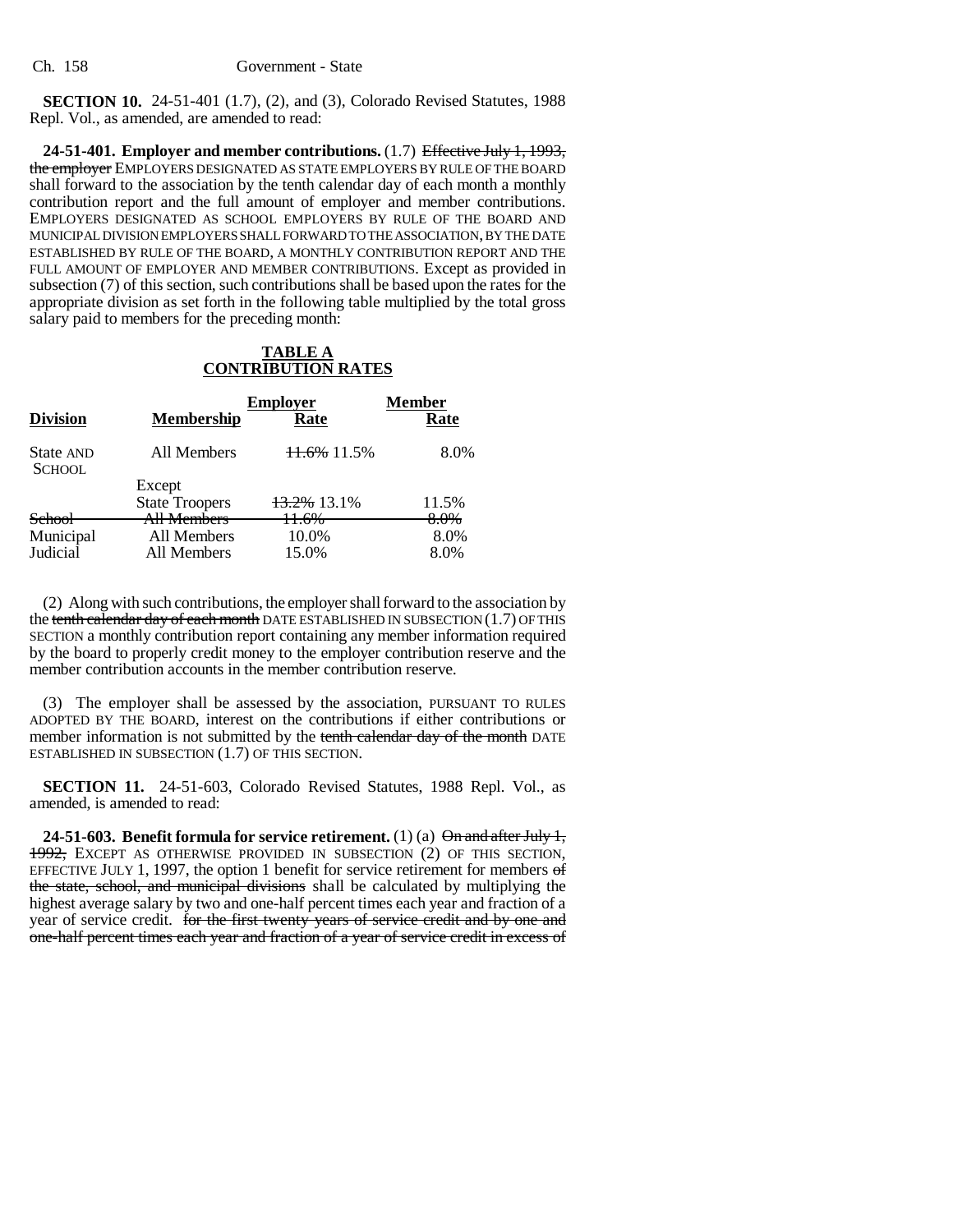twenty years. The following formula shall be used for this calculation:

Highest Average Salary x (.025 x Years and Fraction of a Year). through  $2\theta$  $\{\text{Pears}\} + (.015 \times \text{Years}$  and Fraction of a Year over 20 Years)

(b) (Deleted by amendment, L. 92, p. 1134, §4, effective July 1, 1992.)

(2) (a) Except as provided in paragraph (b) of this subsection  $(2)$ , on and after July 1, 1988, the option 1 benefit for service retirement for members of the judicial division shall be calculated by multiplying the highest average salary by two and one half percent times each year and fraction of a year of service credit for the first twenty years of service credit and by one and one half percent times each year and fraction of a year of service credit in excess of twenty years. The following formula shall be used for this calculation:

Highest Average Salary  $x$  [ $(.025 \times \text{Years}$  and Fraction of a Year through 20  $\{\text{Years}\} + (.015 \times \text{Years} \text{ and Fraction of a Year over } 20 \text{ Years}\}$ 

(b) EXCEPT AS OTHERWISE PROVIDED IN PARAGRAPH (c) OF THIS SUBSECTION (2), on and after July 1, 1988, members of the judicial division who were members of that division on or before July 1, 1973, shall be eligible to receive an option 1 benefit upon retiring, which shall be calculated by multiplying the highest average salary by four percent times each year and fraction of a year for the first ten years of service credit, and by one and two-thirds percent times each year and fraction of a year in excess of ten years up to sixteen years of service credit, and by one and one-half percent times each year and fraction of a year in excess of sixteen years of service credit. The following formula shall be used for this calculation:

Highest Average Salary x  $[(.04 \times \text{Years} \text{ and } \text{Fraction of} \text{ a } \text{Year} \text{ through } 10$ Years)  $+$  (.0166 x Years and Fraction of a Year over 10 and up to 16 Years)  $+$ (.015 x Years and Fraction of a Year over 16 years)]

(c) FOR ANY MEMBER OF THE JUDICIAL DIVISION WHO RETIRES ON OR AFTER JULY 1,1997, AND WHO IS ELIGIBLE TO RECEIVE A BENEFIT UNDER THIS SUBSECTION (2), THE ASSOCIATION SHALL CALCULATE THE MEMBER'S OPTION 1 BENEFIT UNDER EITHER SUBSECTION (1) OR (2) OF THIS SECTION, WHICHEVER RESULTS IN THE GREATER BENEFIT.

(d) ON JULY 1, 1997, FOR ANY MEMBER OF THE JUDICIAL DIVISION WHOSE BENEFIT BECAME EFFECTIVE PRIOR TO JULY 1, 1997, AND WHO IS ELIGIBLE TO RECEIVE A BENEFIT UNDER THIS SUBSECTION (2), THE ASSOCIATION SHALL CALCULATE THE MEMBER'S OPTION 1 BASE BENEFIT PROSPECTIVELY FOR BENEFIT PAYMENTS PAYABLE<br>ON OR AFTER JULY 1, 1997, UNDER EITHER SUBSECTION (1) OR (2) OF THIS SECTION, WHICHEVER RESULTS IN THE GREATER BENEFIT. THE ASSOCIATION SHALL PROVIDE BENEFITS TO ALL SUCH BENEFIT RECIPIENTS BASED UPON SUCH RECALCULATED BASE BENEFITS EFFECTIVE JULY 1, 1997.

(3) (a) Regardless of total years of service credit, the option 1 benefit calculated pursuant to the provisions of this part 6 shall not exceed AN AMOUNT EQUAL TO ONE HUNDRED PERCENT OF THE HIGHEST AVERAGE SALARY, NOR SHALL THE OPTION 1 BENEFIT EXCEED the maximum permitted under federal income tax law.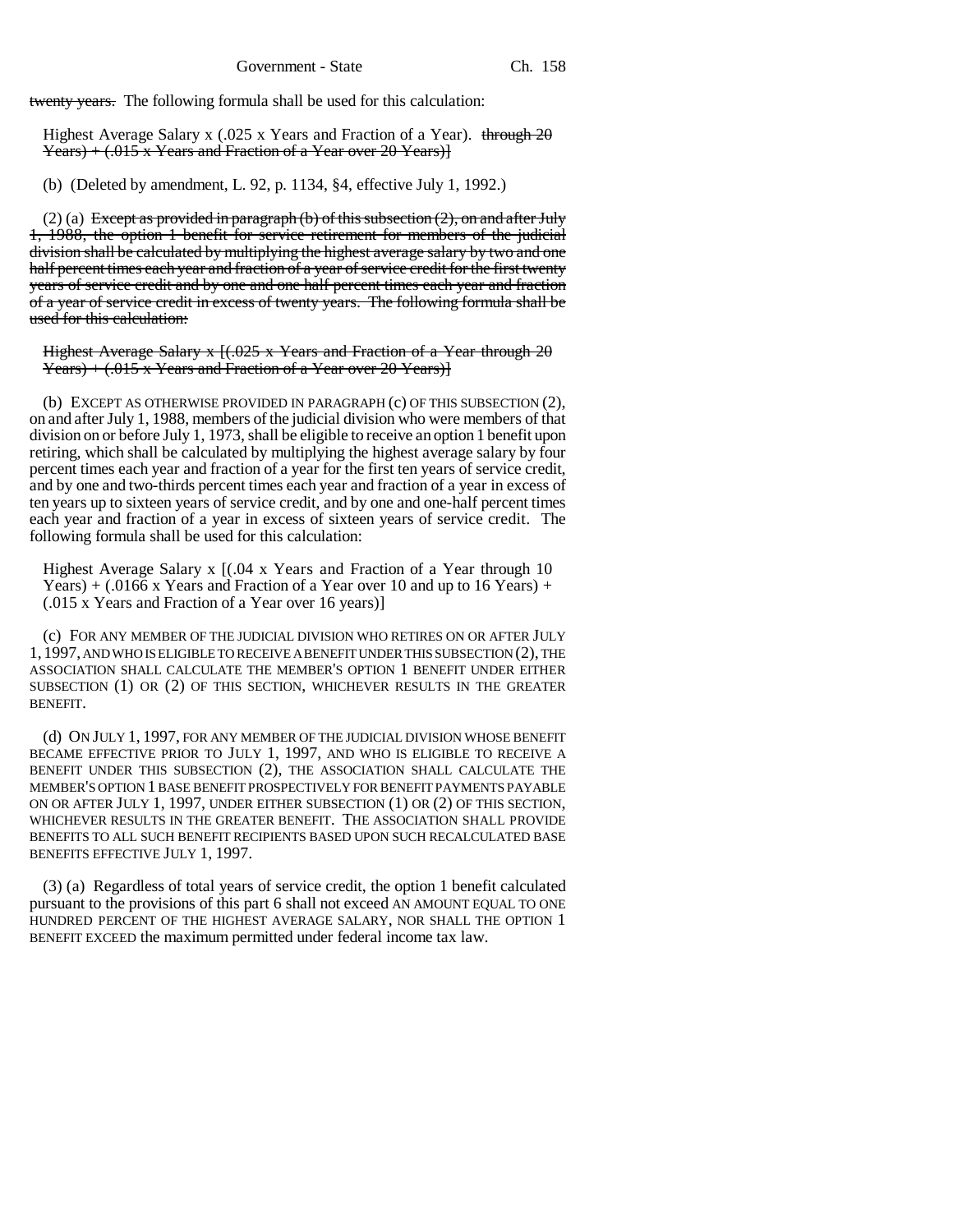#### Ch. 158 Government - State

(b) On July 1, 1995, the association shall recalculate the base benefit for all benefit recipients whose benefits became effective prior to that date and are calculated based upon forty years of service credit. On and after July 1, 1995, service credit in excess of forty years shall be included in the computation of the option 1 base benefit for service retirement pursuant to the provisions of this section or section 24-51-605, whichever is applicable, subject to the limitation of paragraph (a) of this subsection (3). The association shall provide benefits to all such benefit recipients based upon such recalculated base benefits effective from July 1, 1995.

(c) EXCEPT AS PROVIDED IN SUBSECTION (2) OF THIS SECTION, ON JULY 1, 1997, FOR BENEFIT RECIPIENTS WHOSE BENEFITS BECAME EFFECTIVE PRIOR TO JULY 1, 1997, THE ASSOCIATION SHALL RECALCULATE EACH RECIPIENT'S OPTION 1 BASE BENEFIT AS SET FORTH IN SUBSECTION (1) OF THIS SECTION, PROSPECTIVELY FOR BENEFIT PAYMENTS PAYABLE ON OR AFTER JULY 1, 1997. THE ASSOCIATION SHALL PROVIDE BENEFITS TO ALL SUCH BENEFIT RECIPIENTS BASED UPON SUCH RECALCULATED BASE BENEFITS EFFECTIVE JULY 1, 1997.

**SECTION 12.** Part 7 of article 51 of title 24, Colorado Revised Statutes, 1988 Repl. Vol., as amended, is REPEALED AND REENACTED, WITH AMENDMENTS, to read:

## PART 7 SHORT-TERM DISABILITY AND DISABILITY RETIREMENT

**24-51-701. Eligibility to apply for short-term disability program payments and disability retirement.** (1) EXCEPT AS OTHERWISE PROVIDED FOR IN THIS SECTION, ANY MEMBER SHALL BE ELIGIBLE TO APPLY FOR DISABILITY RETIREMENT BENEFITS OR SHORT-TERM DISABILITY PROGRAM PAYMENTS IF:

(a) APPLICATION IS RECEIVED BY THE ASSOCIATION WITHIN NINETY DAYS AFTER THE DATE OF TERMINATION OF EMPLOYMENT;

(b) THE MEMBER CONTRIBUTION ACCOUNT HAS NOT BEEN REFUNDED;

(c) THE MEMBER HAS AT LEAST FIVE YEARS OF EARNED SERVICE CREDIT, OF WHICH AT LEAST SIX MONTHS HAVE BEEN EARNED DURING THE MOST RECENT PERIOD OF MEMBERSHIP;

(d) THE MEMBER IS NOT ELIGIBLE FOR SERVICE RETIREMENT PURSUANT TO THE PROVISIONS OF SECTION 24-51-602.

(2) STATE TROOPERS SHALL BE ELIGIBLE TO APPLY FOR DISABILITY RETIREMENT OR SHORT-TERM DISABILITY PROGRAM PAYMENTS IMMEDIATELY UPON BECOMING STATE TROOPERS IF THE DISABILITY RESULTED FROM INJURIES SUSTAINED DURING THE PERFORMANCE OF DUTIES AS A STATE TROOPER.

(3) MEMBERS OF THE JUDICIAL DIVISION SHALL BE ELIGIBLE TO APPLY FOR DISABILITY RETIREMENT OR SHORT-TERM DISABILITY PROGRAM PAYMENTS WITHOUT REGARD TO THE AMOUNT OF EARNED SERVICE CREDIT OR TO ELIGIBILITY FOR SERVICE RETIREMENT.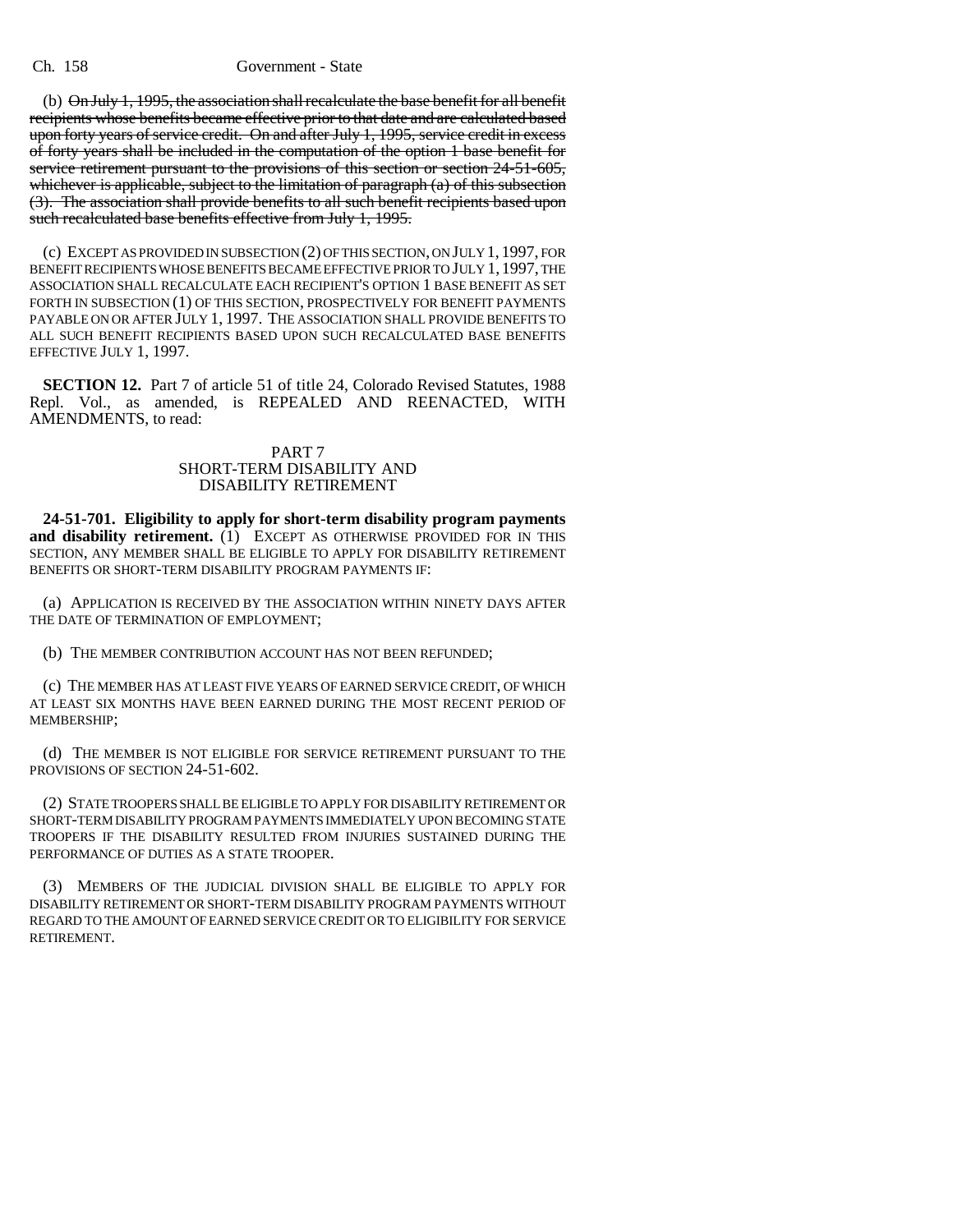**24-51-702. Disability programs.** (1) THE ASSOCIATION SHALL PROVIDE FOR TWO TYPES OF DISABILITY PROGRAMS FOR DISABILITIES INCURRED ON OR BEFORE TERMINATION OF EMPLOYMENT:

(a) **Short-term disability.** A MEMBER WHO IS FOUND BY THE DISABILITY PROGRAM ADMINISTRATOR TO BE MENTALLY OR PHYSICALLY INCAPACITATED FROM PERFORMANCE OF THE ESSENTIAL FUNCTIONS OF THE MEMBER'S JOB WITH REASONABLE ACCOMMODATION AS REQUIRED BY FEDERAL LAW, BUT WHO IS NOT TOTALLY AND PERMANENTLY INCAPACITATED FROM REGULAR AND SUBSTANTIAL GAINFUL EMPLOYMENT, SHALL BE PROVIDED WITH REASONABLE INCOME REPLACEMENT, OR REHABILITATION OR RETRAINING SERVICES, OR A COMBINATION THEREOF UNDER A PROGRAM PROVIDED BY THE DISABILITY PROGRAM ADMINISTRATOR FOR A PERIOD SPECIFIED IN THE RULES ADOPTED BY THE BOARD. THE COST OF THE PROGRAM SHALL BE FUNDED BY THE ASSOCIATION.

(b) **Disability retirement.** A MEMBER WHO IS FOUND BY THE DISABILITY PROGRAM ADMINISTRATOR TO BE TOTALLY AND PERMANENTLY MENTALLY OR PHYSICALLY INCAPACITATED FROM REGULAR AND SUBSTANTIAL GAINFUL EMPLOYMENT AS OF THE DATE OF TERMINATION OF EMPLOYMENT SHALL BE PLACED ON DISABILITY RETIREMENT, AND THE ASSOCIATION SHALL PROVIDE TO SUCH PERSON A BENEFIT AS CALCULATED IN SECTION 24-51-704. THE BENEFIT SHALL BE PAID DIRECTLY BY THE ASSOCIATION. A MEMBER OF THE JUDICIAL DIVISION SHALL ALSO BE ELIGIBLE FOR DISABILITY RETIREMENT UPON THE ENTRY OF AN ORDER OF RETIREMENT PURSUANT TO SECTION 23 OF ARTICLE VI OF THE STATE CONSTITUTION FOR A DISABILITY INTERFERING WITH THE PERFORMANCE OF THE MEMBER'S DUTIES THAT IS, OR IS LIKELY TO BECOME, OF A PERMANENT NATURE.

**24-51-703. Disability program design and administration.** THE ASSOCIATION SHALL CONTRACT WITH A DISABILITY PROGRAM ADMINISTRATOR TO DETERMINE DISABILITY, TO PROVIDE SHORT-TERM DISABILITY INSURANCE COVERAGE, AND TO ADMINISTER THE SHORT-TERM DISABILITY PROGRAM. A CONTRACT SHALL CONFORM TO RULES ADOPTED BY THE BOARD, WHICH RULES SHALL INCLUDE BUT NOT BE LIMITED TO STANDARDS RELATING TO THE DETERMINATION OF DISABILITY; THE INDEPENDENT REVIEW, BY A QUALIFIED PANEL, OF DETERMINATIONS MADE BY THE DISABILITY PROGRAM ADMINISTRATOR AND CHALLENGED BY THE APPLICANT; REQUIREMENTS FOR MEDICAL OR PSYCHOLOGICAL EXAMINATIONS; THE ADJUSTMENT OR TERMINATION OF PAYMENTS BASED ON THE MENTAL OR PHYSICAL CONDITION OF THE PROGRAM PARTICIPANT; THE CHANGE OF STATUS OF A PROGRAM PARTICIPANT FROM SHORT-TERM DISABILITY TO DISABILITY RETIREMENT OR FROM DISABILITY RETIREMENT TO SHORT-TERM DISABILITY BASED ON THE MENTAL OR PHYSICAL CONDITION, EDUCATION, TRAINING, AND EXPERIENCE OF THE PROGRAM PARTICIPANT; AND THE MONITORING OF THE DISABILITY PROGRAM ADMINISTRATOR'S PERFORMANCE BY THE ASSOCIATION.

**24-51-704. Calculation of disability retirement benefit.** EXCEPT AS OTHERWISE PROVIDED IN THIS SECTION, THE DISABILITY RETIREMENT BENEFIT SHALL BE EQUAL TO THE AMOUNT OF THE BENEFIT PAYABLE PURSUANT TO THE PROVISIONS OF SECTION 24-51-603 WHICH WOULD HAVE BEEN PAYABLE UPON REACHING SIXTY-FIVE YEARS OF AGE. SUCH CALCULATION SHALL INCLUDE EARNED AND PURCHASED SERVICE CREDIT ACCUMULATED UP TO THE DATE OF DISABILITY PLUS PROJECTED SERVICE CREDIT UP TO SIXTY-FIVE YEARS OF AGE BUT NOT TO EXCEED A TOTAL OF TWENTY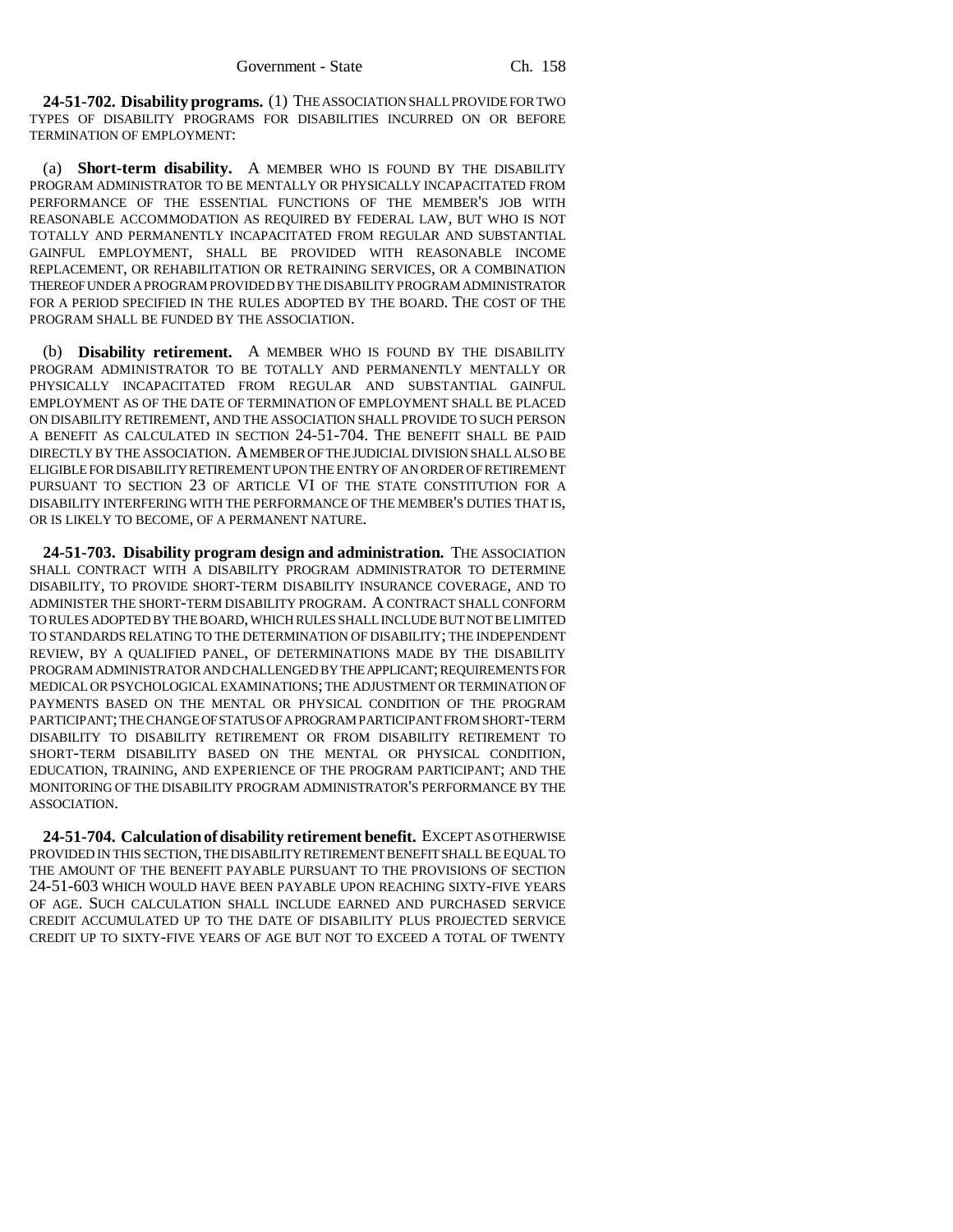#### Ch. 158 Government - State

YEARS OF SERVICE CREDIT. IN NO CASE SHALL THE AMOUNT OF ANY DISABILITY RETIREMENT BENEFIT EXCEED FIFTY PERCENT OF THE HIGHEST AVERAGE SALARY OF SAID MEMBER UNLESS THE MEMBER HAS EARNED AND PURCHASED SERVICE CREDIT IN EXCESS OF TWENTY YEARS WHICH ENTITLES THE MEMBER TO RECEIVE THE BENEFIT PROVIDED PURSUANT TO THE PROVISIONS OF SECTION 24-51-603, BASED ON THE ACTUAL SERVICE CREDIT OF SAID MEMBER.

**24-51-705. Ineligibility.** IF ANY DISABILITY IS THE DIRECT RESULT OF ANY INTENTIONALLY SELF-INFLICTED INJURY, THE MEMBER SHALL NOT BE ELIGIBLE FOR SHORT-TERM PROGRAM PARTICIPATION OR DISABILITY RETIREMENT BENEFITS.

**24-51-706. Disability determination for members of the judicial division.** THE EARNED SERVICE CREDIT OF A MEMBER OF THE JUDICIAL DIVISION WHO RETIRES DUE TO DISABILITY SHALL INCLUDE SUCH SERVICE CREDIT AS WOULD HAVE BEEN EARNED HAD MEMBERSHIP CONTINUED TO THE END OF THE TERM OF OFFICE WHICH THE MEMBER WAS SERVING AT THE TIME OF TERMINATION OF EMPLOYMENT.

**24-51-707. Continuation of disability retirement benefits - reduction based on earned income - applications made prior to January 1, 1999.** (1) FOR ANY DISABILITY RETIREE WHOSE DISABILITY RETIREMENT DATE IS ON OR AFTER JULY 1, 1988, AND WHOSE APPLICATION FOR DISABILITY RETIREMENT WAS RECEIVED BY THE ASSOCIATION PRIOR TO JANUARY 1, 1999, THE AMOUNT OF THE ANNUAL DISABILITY BENEFIT SHALL BE REDUCED BY ONE-THIRD OF THE AMOUNT BY WHICH THE INCOME EARNED BY SUCH RETIREE IN THE PRECEDING CALENDAR YEAR PLUS THE AMOUNT OF THE INITIAL BENEFIT MULTIPLIED BY TWELVE EXCEEDS THE HIGHEST AVERAGE SALARY OF SUCH RETIREE MULTIPLIED BY TWELVE.THE FOLLOWING FORMULA SHALL BE USED TO DETERMINE SAID REDUCTION:

[EARNED INCOME +(INITIAL BENEFIT x 12)-(HIGHEST AVERAGE SALARY x 12)] x 1/3

(2) THE PROVISIONS OF THIS SECTION SHALL APPLY FROM THE DATE OF DISABILITY RETIREMENT OR JANUARY 1, 1989, WHICHEVER IS LATER, TO THE DATE THE RETIREE MEETS THE REQUIREMENTS FOR SERVICE RETIREMENT SET FORTH IN SECTION 24-51-602 (1). UNLESS SUCH DISABILITY BENEFIT HAS BEEN TERMINATED, THE PROVISIONS OF THIS SECTION SHALL APPLY REGARDLESS OF WHETHER THE RETIREE IS DISABLED OR HAS RECOVERED FROM SUCH DISABILITY.

**24-51-708. Division from which a disabled member retires.** THE DIVISION IN WHICH THE RETIREE HAD MEMBERSHIP IMMEDIATELY PRECEDING THE DATE OF RETIREMENT SHALL BE THE DIVISION THAT DETERMINES THE ELIGIBILITY AND BENEFITS FOR SUCH RETIREE.

**SECTION 13.** The introductory portion to 24-51-1101 (1), Colorado Revised Statutes, 1988 Repl. Vol., as amended, is amended to read:

**24-51-1101. Employment after service retirement.** (1) A service retiree from the state, school, municipal, or judicial ANY division may be employed by an employer, whether or not in a position subject to membership, and receive a salary without reduction in benefits if: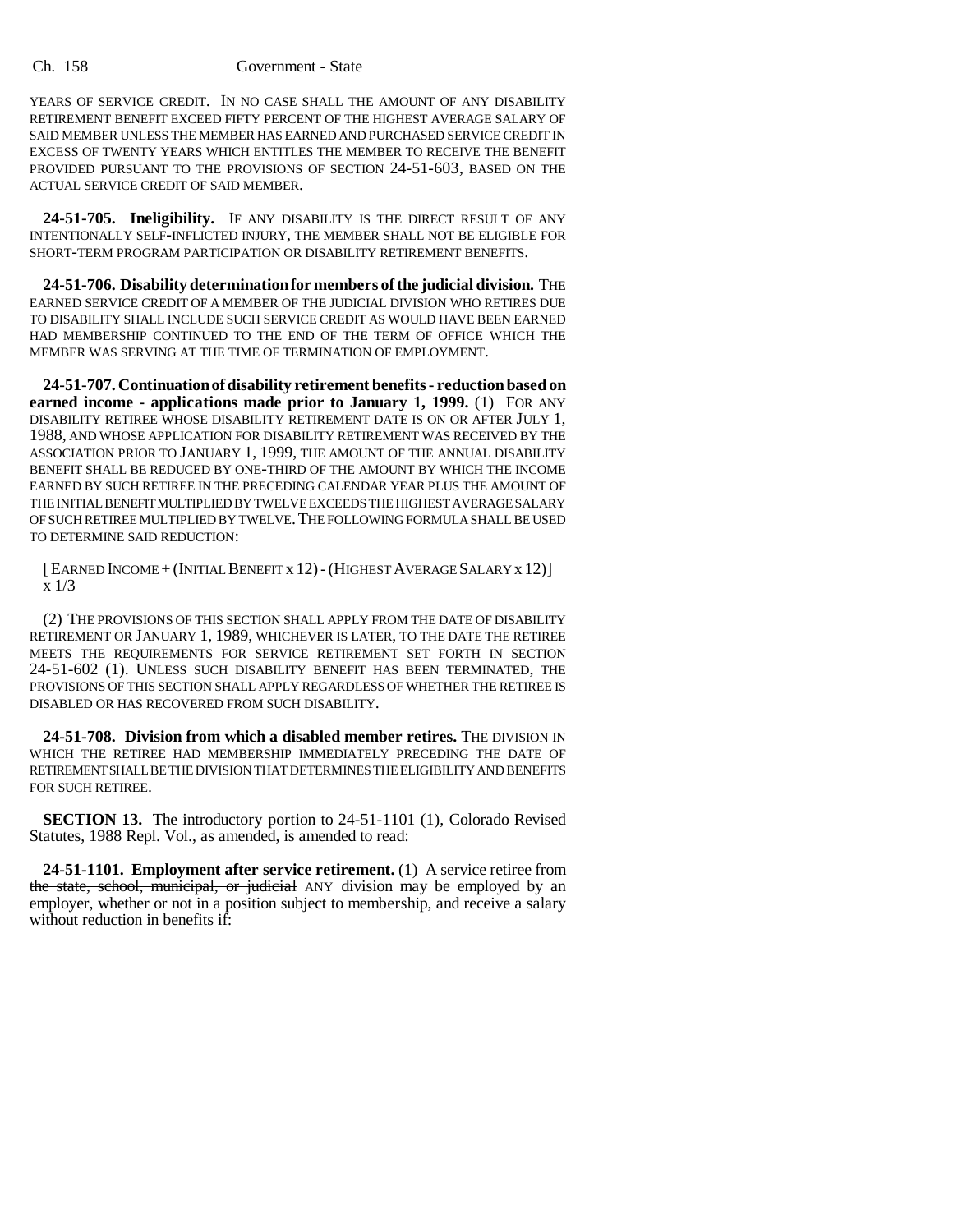**SECTION 14.** 24-51-1104, Colorado Revised Statutes, 1988 Repl. Vol., as amended, is amended to read:

**24-51-1104. Employment after disability retirement.** A disability retiree from the state, school, or municipal ANY division WHOSE DISABILITY APPLICATION WAS RECEIVED BY THE ASSOCIATION PRIOR TO JANUARY 1, 1999, may be employed by an employer, whether or not in a position subject to membership, without any reduction in benefits pursuant to the terms and conditions specified in sections 24-51-1101 to 24-51-1103 and in section 24-51-707. However, if the disabling condition returns, the disability benefit may begin again upon the application of such member and approval of such application by the board.

**SECTION 15.** 24-51-1204 (1), Colorado Revised Statutes, 1988 Repl. Vol., is amended BY THE ADDITION OF A NEW PARAGRAPH to read:

**24-51-1204. Health care program - eligibility.** (1) The following persons are eligible to enroll in the health care program:

(e) A MEMBER WHILE RECEIVING SHORT-TERM DISABILITY PROGRAM PAYMENTS PURSUANT TO PART 7 OF THIS ARTICLE.

**SECTION 16.** 24-51-1402 (4), Colorado Revised Statutes, 1988 Repl. Vol., is amended to read:

**24-51-1402. Contributions to the voluntary investment program.** (4) The employer shall forward all voluntary contributions to the association by the tenth ealendar day of each month DATE SPECIFIED IN RULES ADOPTED BY THE BOARD.

**SECTION 17.** 23-21-508 (3) (b), Colorado Revised Statutes, 1995 Repl. Vol., is amended to read:

**23-21-508. Retirement benefits - rights of former state employees - PERA membership.** (3) (b) If the amount of reserves on deposit in the state AND SCHOOL division trust fund of PERA to provide such benefits and health care, as calculated by the actuary, exceeds the amount of reserves required pursuant to paragraph (a) of this subsection (3), then the excess amount shall be paid to a retirement trust established by the authority as further provided in this subsection (3). Such payment shall be made if the actuarial report certifies that the payment will not have an adverse impact on the actuarial soundness of the state AND SCHOOL division trust fund or the PERA health care fund. If the actuary determines, in accordance with accepted actuarial principles, that the payment provided by this paragraph (b) will have an adverse impact on the actuarial soundness of these funds, the payment shall not be permitted.

**SECTION 18.** 2-2-317 (1) (a), Colorado Revised Statutes, 1980 Repl. Vol., as amended, is amended to read:

**2-2-317. Expense, subsistence, and travel allowance.** (1) (a) Except as provided in paragraph (b) of this subsection (1), each member of the general assembly shall be entitled to receive up to forty-five dollars per legislative day for expenses incurred during the sessions of the general assembly. SUCH ALLOWANCE SHALL BE CONSIDERED AS SALARY PURSUANT TO SECTION 24-51-101(42),C.R.S. EACH MEMBER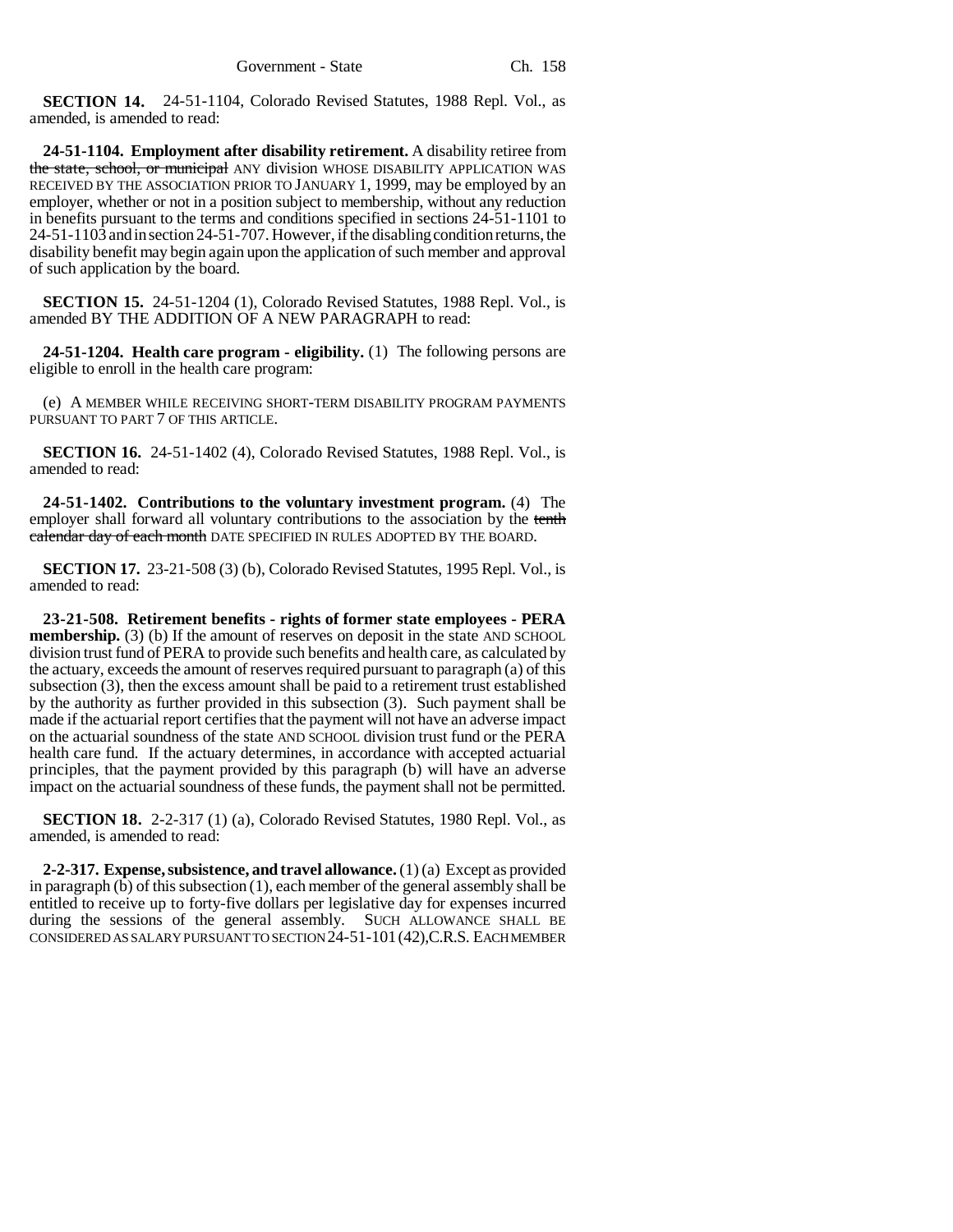#### Ch. 158 Government - State

OF THE GENERAL ASSEMBLY WHO IS SERVING ON JULY 1, 1997, AND WHO IS ENTITLED TO SUCH ALLOWANCE MAY ELECT TO HAVE ALL OF SUCH ALLOWANCE THAT WAS PAID TO THE MEMBER DURING THE PERIOD FROM JANUARY 1, 1992, THROUGH MAY 31, 1994, BE CONSIDERED SALARY PURSUANT TO SECTION 24-51-101 (42), C.R.S., SUBJECT TO THE FOLLOWING CONDITIONS:

(I) PAYMENT SHALL BE RECEIVED BY THE PUBLIC EMPLOYEES' RETIREMENT ASSOCIATION OF THE AMOUNT OF MEMBER CONTRIBUTIONS FROM THE MEMBER AND EMPLOYER CONTRIBUTIONS FROM THE EMPLOYER ON THE ALLOWANCE THAT WAS PAID DURING THE PERIOD, WITH APPROPRIATE INTEREST CALCULATED BY THE ASSOCIATION;

### (II) THE ELECTION SHALL BE MADE NO LATER THAN DECEMBER 31, 1997; AND

(III) PAYMENT OF THE TOTAL AMOUNT REQUIRED, THROUGH A LUMP SUM OR THROUGH INSTALLMENTS, SHALL BE RECEIVED BY THE PUBLIC EMPLOYEES' RETIREMENT ASSOCIATION ON OR BEFORE DECEMBER 31, 1998.

**SECTION 19. Appropriation.** (1) In addition to any other appropriation, there is hereby appropriated, out of any moneys in the general fund not otherwise appropriated, to the legislative department for allocation to the house of representatives and the senate, for the fiscal year beginning July 1, 1997, the sum of sixty-nine thousand five hundred sixty-six dollars (\$69,566), or so much thereof as may be necessary, for the payment of employer contributions on allowances paid to members of the general assembly pursuant to section 2-2-317 (1) (a), Colorado Revised Statutes.

(2) For the implementation of section 24-51-401 (1.7), Colorado Revised Statutes, there is hereby reduced from the annual appropriation, to the departments listed in the table below, for the fiscal year beginning July 1, 1997, the sum of one million four hundred fifty-three thousand three hundred sixty-six dollars (\$1,453,366). Said reductions shall be made and derived from such sources as follows: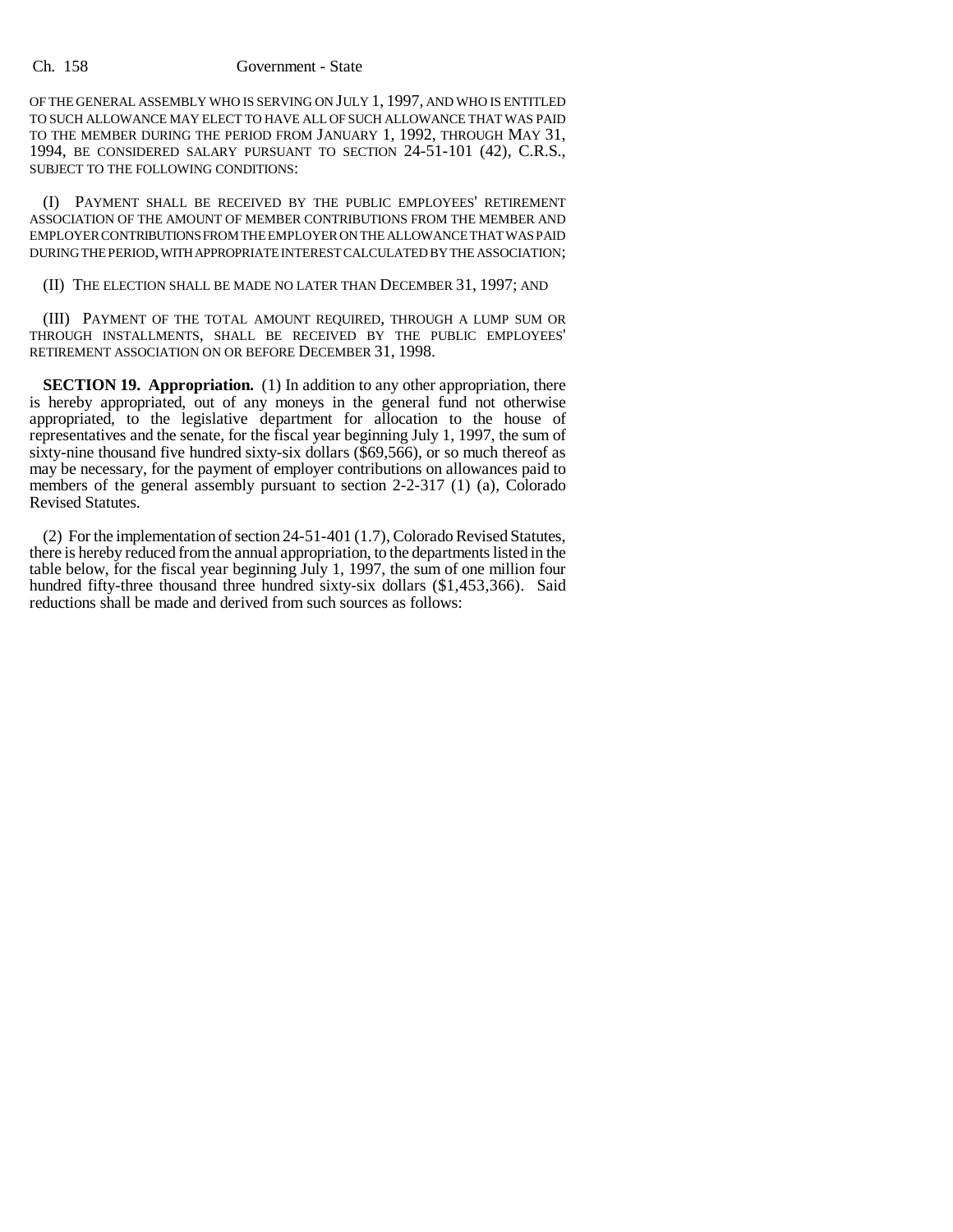Government - State

| <b>DEPARTMENT</b>                   | General<br>Fund | Cash<br>Funds    | Cash<br>Funds<br>Exempt | <b>HUTF</b>      | Federal<br>Funds | Total      |
|-------------------------------------|-----------------|------------------|-------------------------|------------------|------------------|------------|
| Agriculture                         | (4,970)         | (4, 547)         | (465)                   | $\overline{0}$   | (119)            | (10, 101)  |
| Corrections                         | (127, 014)      | (615)            | (5,529)                 | $\boldsymbol{0}$ | $\boldsymbol{0}$ | (133, 158) |
| Education                           | (13,160)        | (873)            | (1,043)                 | $\boldsymbol{0}$ | $\boldsymbol{0}$ | (15,076)   |
| Governor                            | (7, 435)        | $\boldsymbol{0}$ | $\boldsymbol{0}$        | $\boldsymbol{0}$ | $\boldsymbol{0}$ | (7, 435)   |
| Health Care Policy and<br>Financing | (3,201)         | $\boldsymbol{0}$ | $\mathbf{0}$            | $\boldsymbol{0}$ | (3,280)          | (6,481)    |
| <b>Higher Education</b>             | (302, 414)      | (285, 949)       | $\theta$                | $\overline{0}$   | $\boldsymbol{0}$ | (588, 363) |
| <b>Human Services</b>               | (109, 444)      | (767)            | (49,749)                | $\mathbf{0}$     | (5,798)          | (165, 758) |
| Judicial                            | (72, 395)       | (1, 147)         | $\theta$                | $\boldsymbol{0}$ | $\boldsymbol{0}$ | (73, 542)  |
| <b>Public Defender</b>              | (2,824)         | $\boldsymbol{0}$ | $\theta$                | $\overline{0}$   | $\boldsymbol{0}$ | (2,824)    |
| <b>Alternate Defense Counsel</b>    | (153)           | $\overline{0}$   | $\overline{0}$          | $\Omega$         | $\overline{0}$   | (153)      |
| Labor and Employment                | $\mathbf{0}$    | (8,789)          | (2,673)                 | $\mathbf{0}$     | (30,500)         | (41, 962)  |
| Law                                 | (4,686)         | (691)            | (8, 138)                | $\boldsymbol{0}$ | (425)            | (13,940)   |
| Legislature                         | (10,060)        | $\boldsymbol{0}$ | $\theta$                | $\overline{0}$   | $\boldsymbol{0}$ | (10,060)   |
| Local Affairs                       | (5,864)         | (123)            | (763)                   | $\boldsymbol{0}$ | (3,561)          | (10,311)   |
| <b>Military Affairs</b>             | (1,471)         | $\boldsymbol{0}$ | $\boldsymbol{0}$        | $\Omega$         | (2,248)          | (3,719)    |
| <b>Natural Resources</b>            | (14, 363)       | (33, 419)        | (5,201)                 | $\theta$         | (5,201)          | (58, 184)  |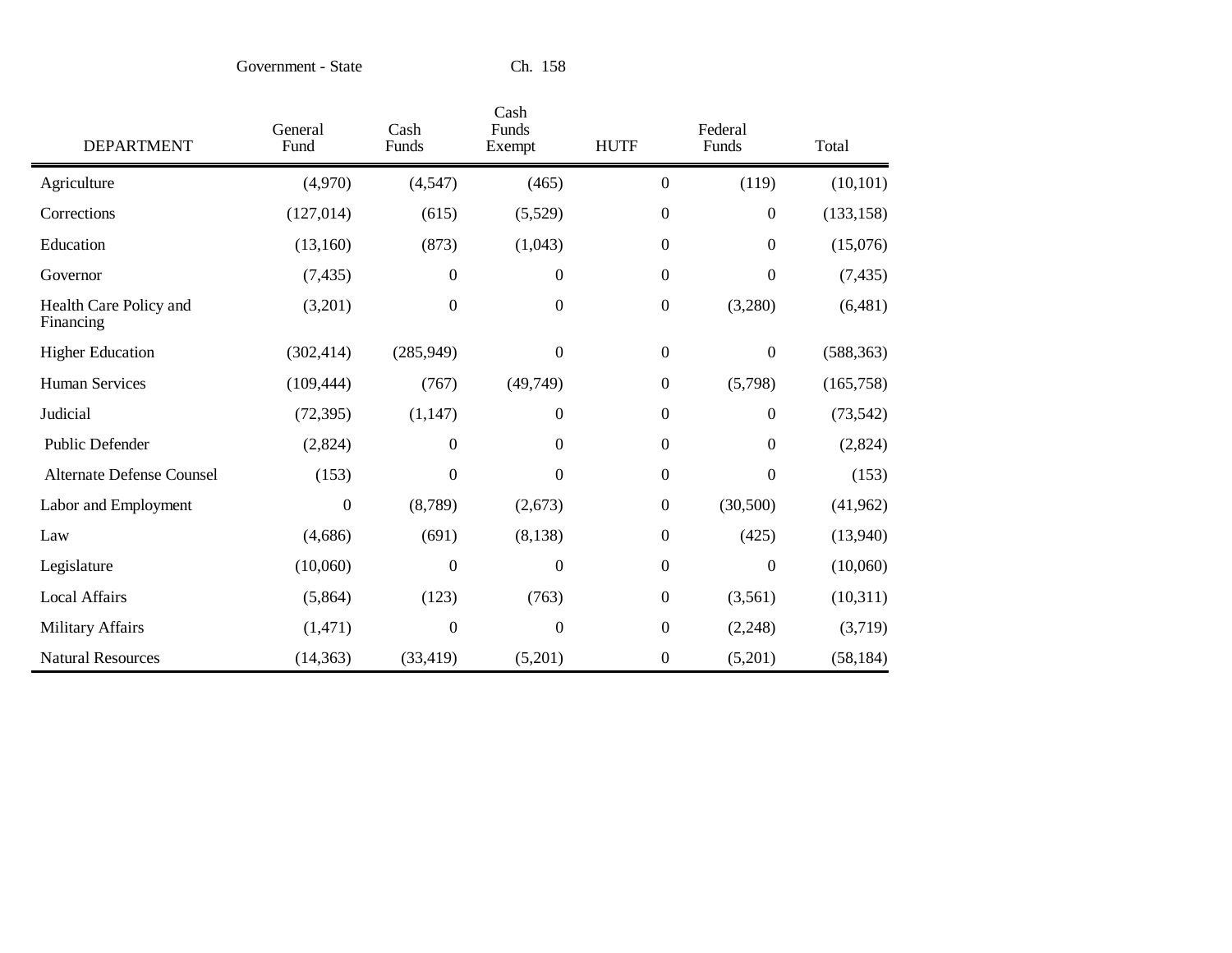| <b>DEPARTMENT</b>                | General<br>Fund  | Cash<br>Funds    | Cash<br>Funds<br>Exempt | <b>HUTF</b>      | Federal<br>Funds | Total       |
|----------------------------------|------------------|------------------|-------------------------|------------------|------------------|-------------|
| Personnel                        | (9,650)          | (22)             | (13,779)                | $\overline{0}$   | $\boldsymbol{0}$ | (23, 451)   |
| Public Health and<br>Environment | (6,743)          | (9,702)          | (8,989)                 | $\boldsymbol{0}$ | (21, 835)        | (47,269)    |
| <b>Public Safety</b>             | (8,163)          | (1,893)          | (2,058)                 | (29,512)         | (917)            | (42, 543)   |
| <b>Regulatory Agencies</b>       | (1,317)          | (18,266)         | (3,027)                 | $\theta$         | $\boldsymbol{0}$ | (22,610)    |
| Revenue                          | (40, 054)        | (1,641)          | (8,820)                 | (4,944)          | $\boldsymbol{0}$ | (55, 459)   |
| <b>State</b>                     | $\boldsymbol{0}$ | (2,474)          | $\boldsymbol{0}$        | $\boldsymbol{0}$ | $\boldsymbol{0}$ | (2, 474)    |
| Transportation                   | $\boldsymbol{0}$ | (3,254)          | (5,120)                 | (81, 885)        | (27, 142)        | (117, 401)  |
| Treasury                         | (1,092)          | $\boldsymbol{0}$ | $\boldsymbol{0}$        | $\boldsymbol{0}$ | $\boldsymbol{0}$ | (1,092)     |
| Total                            | (746, 473)       | (374, 172)       | (115, 354)              | (116, 341)       | (101, 026)       | (1,453,366) |